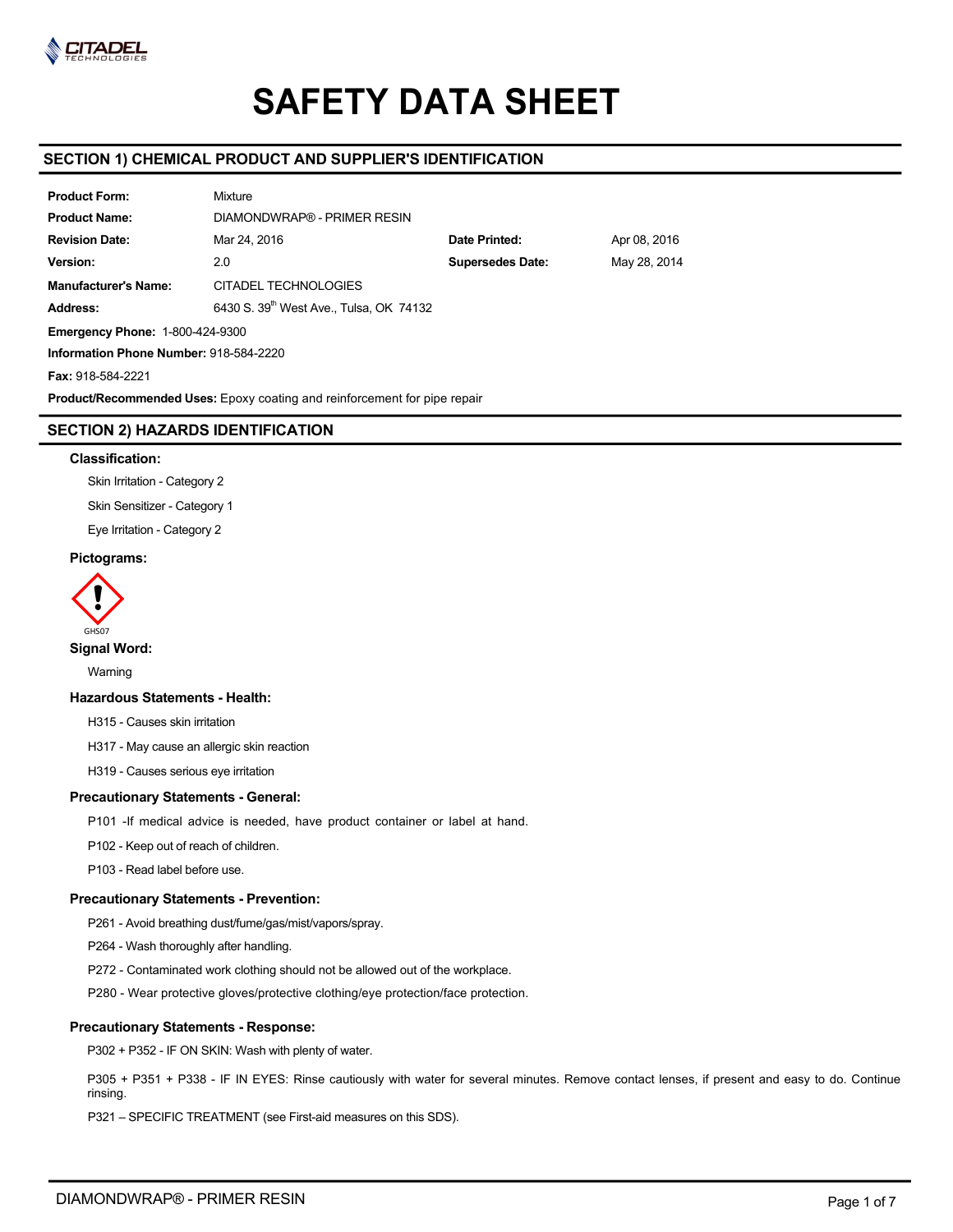P332 + P313 – IF SKIN IRRITATION OCCURS: Get medical advice/attention.

P337 + P313 – IF EYE IRRITATION PERSISTS: Get medical advice/attention.

P362 + P364 – IF ON CLOTHING: Take off contaminated clothing and wash it before reuse.

#### **Precautionary Statements - Storage:**

No precautionary statement available.

#### **Precautionary Statements - Disposal:**

P501 - Dispose of contents/container to disposal recycling center. Under RCRA it is the responsibility of the user of the product to determine at the time of disposal whether the product meets RCRA criteria for hazardous waste. Waste management should be in full compliance with federal, state and local laws.

## **Hazards Not Otherwise Classified (HNOC):**

None.

## **SECTION 3) COMPOSITION / INFORMATION ON INGREDIENTS**

| <b>CAS</b>   | <b>Chemical Name</b>                              | % By Weight  |
|--------------|---------------------------------------------------|--------------|
| 025085-99-8  | Reaction product of epichlorohydrin & bisphenol A | 45% - 100%   |
| 0068609-97-2 | Epoxide resins, liquid                            | $6\% - 11\%$ |
| 0112945-52-5 | SILICA, AMORPHOUS FUMED                           | $6\% - 11\%$ |
| 0028064-14-4 | PHENOL, POLYMER WITH FORMALDEHYDE, GLYCIDYL ETH   | $6\% - 11\%$ |

# **SECTION 4) FIRST-AID MEASURES**

## **General:**

Never give anything by mouth to an unconscious person. If you feel unwell, seek medical advice.

## **Inhalation:**

Remove source of exposure or move person to fresh air and keep comfortable for breathing. Get medical advice/attention if you feel unwell or are concerned.

## **Eye Contact:**

Rinse eyes cautiously with lukewarm, gently flowing water for several minutes, while holding the eyelids open. Remove contact lenses, if present, and easy to do. Continue rinsing for a duration of 15-20 minutes. Take care not to rinse contaminated water into the unaffected eye or onto the face. If eye irritation persists: Get medical advice/attention.

## **Skin Contact:**

Take off contaminated clothing, shoes and leather goods (e.g. watchbands, belts). Wash with plenty of lukewarm, gently flowing water for 15-20 minutes. If skin irritation or rash occurs: Get medical advice/attention. Wash contaminated clothing before re-use.

## **Ingestion:**

Rinse mouth. Do NOT induce vomiting. Immediately call a POISON CENTER/doctor. If vomiting occurs naturally, lie on your side, in the recovery position.

## **Most Important Symptoms and Effects, Both Acute and Delayed:**

Overexposure symptoms can include the following: respiratory tract irritation, coughing.

## **Indication of Any Immediate Medical Attention and Special Treatment Needed:**

No data available.

# **SECTION 5) FIRE-FIGHTING MEASURES**

#### **Suitable Extinguishing Media:**

Dry chemical, foam, carbon dioxide water spray or fog is recommended. Water spray is recommended to cool or protect exposed materials or structures. Carbon dioxide can displace oxygen. Use caution when applying carbon dioxide in confined spaces. Simultaneous use of foam and water on the same surface is to be avoided as water destroys the foam. Sand or earth may be used for small fires only.

#### **Unsuitable Extinguishing Media:**

Not available.

## **Specific Hazards in Case of Fire:**

Burning produces noxious and toxic fumes.

Carbon dioxide, carbon monoxide, aldehydes, phenolics and other organic compounds.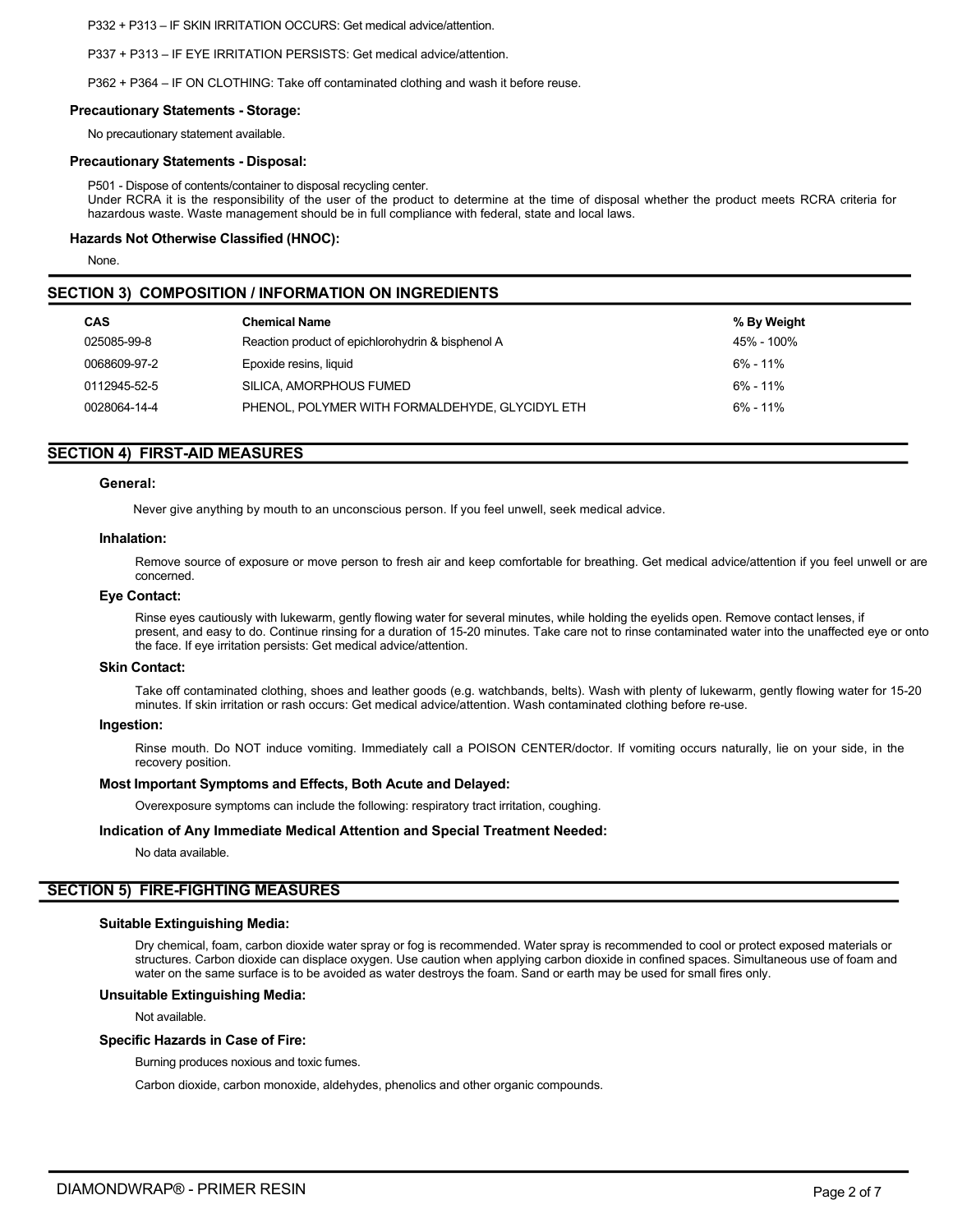## **Fire-fighting Procedures:**

Isolate immediate hazard area and keep unauthorized personnel out. Stop spill/release, if it can be done safely. Move undamaged containers from immediate hazard area, if it can be done safely. Water spray may be useful in minimizing or dispersing vapors and to protect personnel. Caution should be exercised when using water or foam as frothing may occur, especially if sprayed into containers of hot burning liquid.

Dispose of fire debris and contaminated extinguishing water in accordance with official regulations.

## **Special Protective Actions:**

Wear protective pressure self-contained breathing apparatus (SCBA), and full turnout gear.

# **SECTION 6) ACCIDENTAL RELEASE MEASURES**

## **Emergency Procedure:**

ELIMINATE all ignition sources (no smokes, flares, sparks or flames in immediate area). Do not touch or walk through spilled material.

Isolate hazard area and keep unnecessary people away. Notify authorities if any exposure to the general public or the environment occurs or is likely to occur.

If spilled material is cleaned up using a regulated solvent, the resulting mixture may be regulated.

## **Recommended Equipment:**

Positive pressure, full-face self-contained breathing apparatus (SCBA), or positive pressure supplied air respirator with escape SCBA (NIOSH approved).

#### **Personal Precautions:**

Avoid breathing vapor. Avoid contact with skin, eye or clothing. Do not touch damaged containers or spilled materials unless wearing appropriate protective clothing.

#### **Environmental Precautions:**

Stop spill/release, if it can be done safely. Prevent spilled material from entering sewers, storm drains, other unauthorized drainage systems and natural waterways by using sand, earth, or other appropriate barriers.

#### **Methods and Materials for Containment and Cleaning up:**

Contain and collect spilled materials with non-combustible, absorbent material, and place in a container for disposal according to local regulations. Dispose via a licensed waster disposal contractor. Contaminated absorbent material may pose the same physical hazards as the product.

# **SECTION 7) HANDLING AND STORAGE**

#### **General:**

Wash hands after use. Do not get in eyes, on skin or on clothing. Do not breathe vapors or mists. Use good personal hygiene practices. Eating, drinking and smoking in work areas is prohibited. Remove contaminated clothing and protective equipment before entering eating areas. Eyewash stations and showers should be available in areas where this material is used and stored.

## **Ventilation Requirements:**

Use only with adequate ventilation to control air contaminants to their exposure limits. The use of local ventilation is recommended to control emissions near the source.

## **Storage Room Requirements:**

Keep container(s) tightly closed and properly labeled. Store in cool, dry, well-ventilated areas away from heat, direct sunlight, strong oxidizers and any incompatibilities. Store in approved containers, and protect against physical damage. Keep containers securely sealed when not in use. Indoor storage should meet OSHA standards and appropriate fire codes. Containers that have been opened must be carefully resealed to prevent leakage. Empty container retain residue and may be dangerous.

# **SECTION 8) EXPOSURE CONTROLS/PERSONAL PROTECTION**

## **Eye protection:**

Wear eye protection with side shields or goggles. Wear indirect-vent, impact and splash resistant goggles when working with liquids. If additional protection is needed for entire face, use in combination with a face shield.

## **Skin Protection:**

Use of gloves approved to relevant standards made from the following materials may provide suitable chemical protection: PVC, neoprene or nitrile rubber gloves. Suitability and durability of a glove is dependent on usage, e.g. frequency and duration of contact, chemical resistance of glove material, glove thickness, dexterity. Always seek advice from glove suppliers. Contaminated gloves should be replaced. Use of an apron and boots of chemically impervious materials, such as neoprene or nitrile rubber, is recommended to avoid skin sensitization. The type of protective equipment must be selected according to the concentration and amount of the dangerous substance at the specific workplace.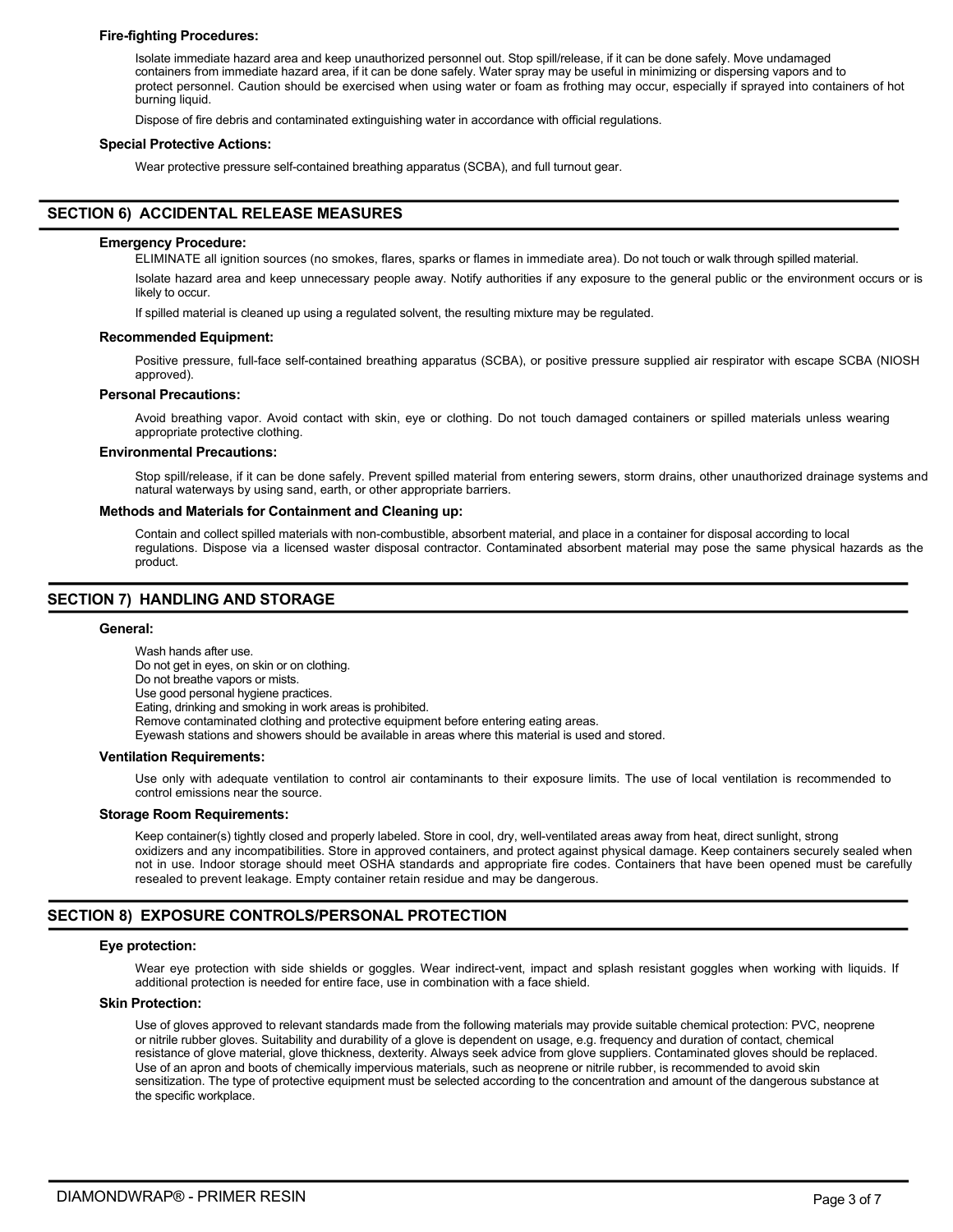# **Respiratory Protection:**

If engineering controls do not maintain airborne concentrations to a level which is adequate to protect worker, a respiratory protection program that meets or is equivalent to OSHA 29 CFR 1910.134 and ANSI Z88.2 should be followed. Check with respiratory protective equipment suppliers.

# **Appropriate Engineering Controls:**

Provide exhaust ventilation or other engineering controls to keep the airborne concentrations of vapors below their respective threshold limit value.

| <b>Chemical Name</b>      | <b>OSHA</b><br><b>STEL</b><br>(ppm) | OSHA<br><b>TWA</b><br>(mg/m3) | OSHA<br><b>TWA</b><br>(ppm) | OSHA<br>STEL<br>(mg/m3) | OSHA<br>Carcinogen       | <b>OSHA</b><br>Skin<br>designation | OSHA<br>Tables<br>(Z1, Z2, Z3) | <b>NIOSH</b><br><b>TWA</b><br>(mg/m<br>3) | <b>NIOSH</b><br><b>TWA</b><br>(ppm) | <b>NIOSH</b><br>STEL<br>(mg/m<br>へ | <b>NIOSH</b><br>STEL<br>(ppm) | <b>NIOSH</b><br>Carcinogen |
|---------------------------|-------------------------------------|-------------------------------|-----------------------------|-------------------------|--------------------------|------------------------------------|--------------------------------|-------------------------------------------|-------------------------------------|------------------------------------|-------------------------------|----------------------------|
| No applicable<br>chemical | $\overline{\phantom{a}}$            | $\overline{\phantom{a}}$      | $\overline{\phantom{a}}$    | $\sim$                  | $\overline{\phantom{a}}$ | $\overline{\phantom{a}}$           |                                | $\overline{\phantom{a}}$                  | -                                   | $\overline{\phantom{a}}$           |                               | -                          |

| <b>Chemical Name</b>   | <b>ACGIH</b><br><b>TWA</b><br>(mg/m3) | <b>ACGIH</b><br><b>TWA</b><br>(ppm) | <b>ACGIH</b><br><b>STEL</b><br>(mg/m3) | <b>ACGIH</b><br><b>STEL</b><br>(ppm) | <b>ACGIH</b><br><b>TLV Basis</b> | <b>ACGIH</b><br>Carcinogen | <b>ACGIH</b><br><b>Notifications</b> |
|------------------------|---------------------------------------|-------------------------------------|----------------------------------------|--------------------------------------|----------------------------------|----------------------------|--------------------------------------|
| No applicable chemical | -                                     | -                                   | $\overline{\phantom{0}}$               | $\overline{\phantom{0}}$             | $\blacksquare$                   | $\overline{\phantom{0}}$   | -                                    |

# **SECTION 9) PHYSICAL AND CHEMICAL PROPERTIES**

# **Physical and Chemical Properties**

| Density                      | 5.45 lb/gal |
|------------------------------|-------------|
| % Solids By Weight           | 95.43%      |
| Density VOC                  | 0.00 lb/gal |
| % VOC                        | $0.00\%$    |
| Specific Gravity             | 0.65        |
| Appearance                   | N.A.        |
| <b>Odor Threshold</b>        | N.A.        |
| <b>Odor Description</b>      | N.A.        |
| рH                           | N.A.        |
| <b>Water Solubility</b>      | N.A.        |
| Flammability                 | N/A         |
| <b>Flash Point Symbol</b>    | N.A.        |
| <b>Flash Point</b>           | N.A.        |
| Viscosity                    | N.A.        |
| Lower Explosion Level        | N.A.        |
| <b>Upper Explosion Level</b> | N.A.        |
| <b>Vapor Pressure</b>        | N.A.        |
| <b>Vapor Density</b>         | N.A.        |
| <b>Freezing Point</b>        | N.A.        |
| <b>Melting Point</b>         | N.A.        |
| Low Boiling Point            | N.A.        |
| <b>High Boiling Point</b>    | N.A.        |
| Auto Ignition Temp           | N.A.        |
| Decomposition Pt             | N.A.        |
| <b>Evaporation Rate</b>      | N.A.        |
| Coefficient Water/Oil        | N.A.        |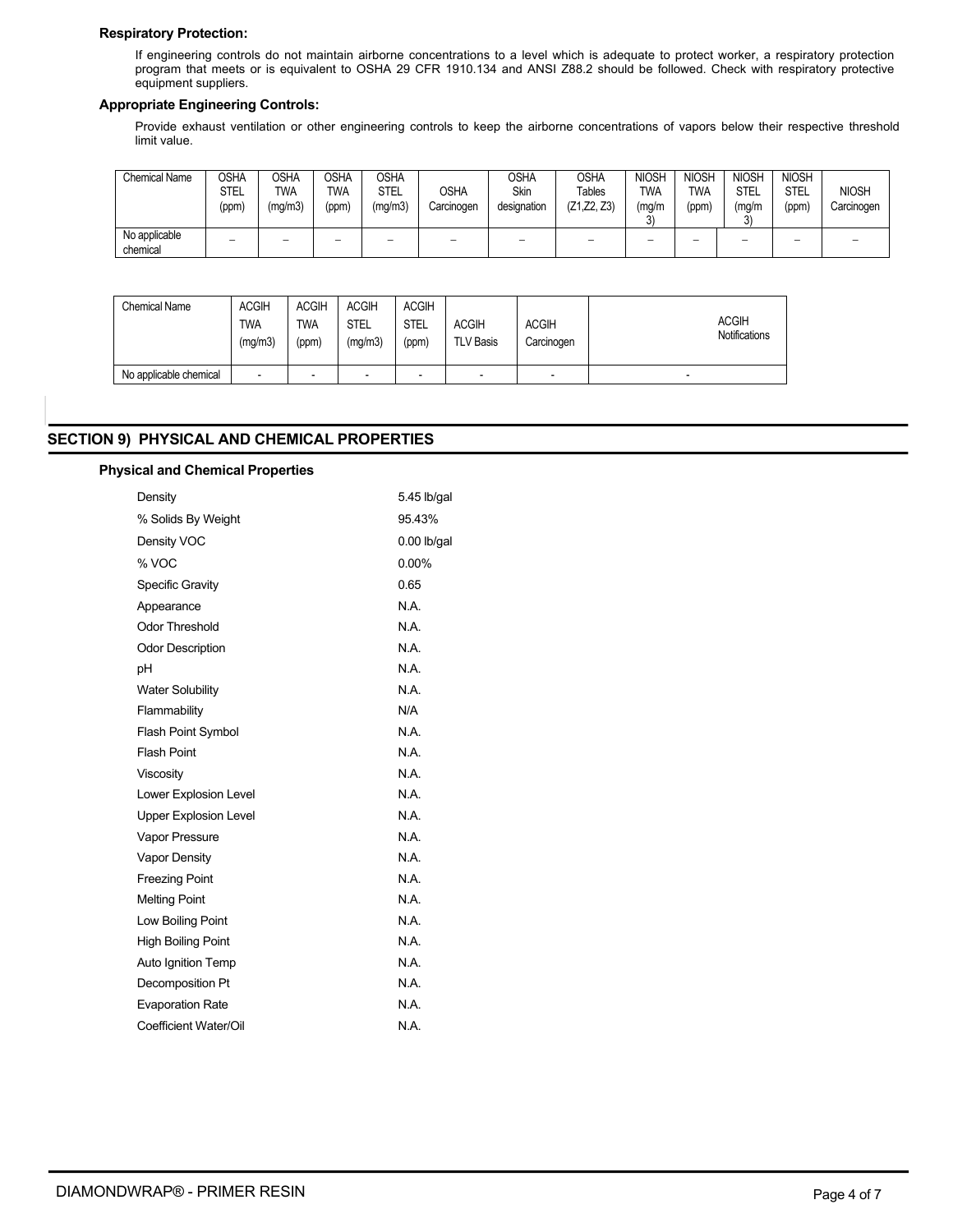# **SECTION 10) STABILITY AND REACTIVITY**

## **Stability:**

The product is stable under normal storage conditions.

# **Conditions to Avoid:**

Avoid heat, sparks, flame, high temperature and contact with incompatible materials.

## **Hazardous Reactions/Polymerization:**

Masses of more than one pound (0.5 kg) of product, plus an aliphatic amine, will cause irreversible polymerization with considerable heat build-up.

## **Incompatible Materials:**

Incompatible with strong acids or bases, oxidizing agents and selected amines.

## **Hazardous Decomposition Products:**

Carbon monoxide, carbon dioxide, aldehydes and nitrogen oxides.

# **SECTION 11) TOXICOLOGICAL INFORMATION**

## **Likely Route of Exposure:**

Inhalation, ingestion, skin absorption

# **Skin Corrosion/Irritation:**

Causes skin irritation

## **Serious Eye Damage/Irritation:**

Causes serious eye irritation

## **Respiratory/Skin Sensitization:**

May cause an allergic skin reaction

## **Germ Cell Mutagenicity:**

No data available

## **Carcinogenicity:**

No data available

## **Reproductive Toxicity:**

No data available

# **Specific Target Organ Toxicity - Single Exposure:**

No data available

# **Specific Target Organ Toxicity - Repeated Exposure:**

No data available

## **Aspiration Hazard:**

No data available

## **Acute Toxicity:**

No data available

# **Potential Health Effects - Miscellaneous**

0068609-97-2 Epoxide resins, liquid

The following medical conditions may be aggravated by exposure: allergies, eczema, skin disorders. Irritating to the mouth, throat and stomach. Potential skin sensitizer that may cause allergic reactions and contact dermatitis resulting in severe irritation, dryness, and cracking of the skin.

# **SECTION 12) ECOLOGICAL INFORMATION**

## **Toxicity:**

No data available

## **Persistence and Degradability:**

No data available.

## **Bio-accumulative Potential:**

Bio-accumulation potential is moderate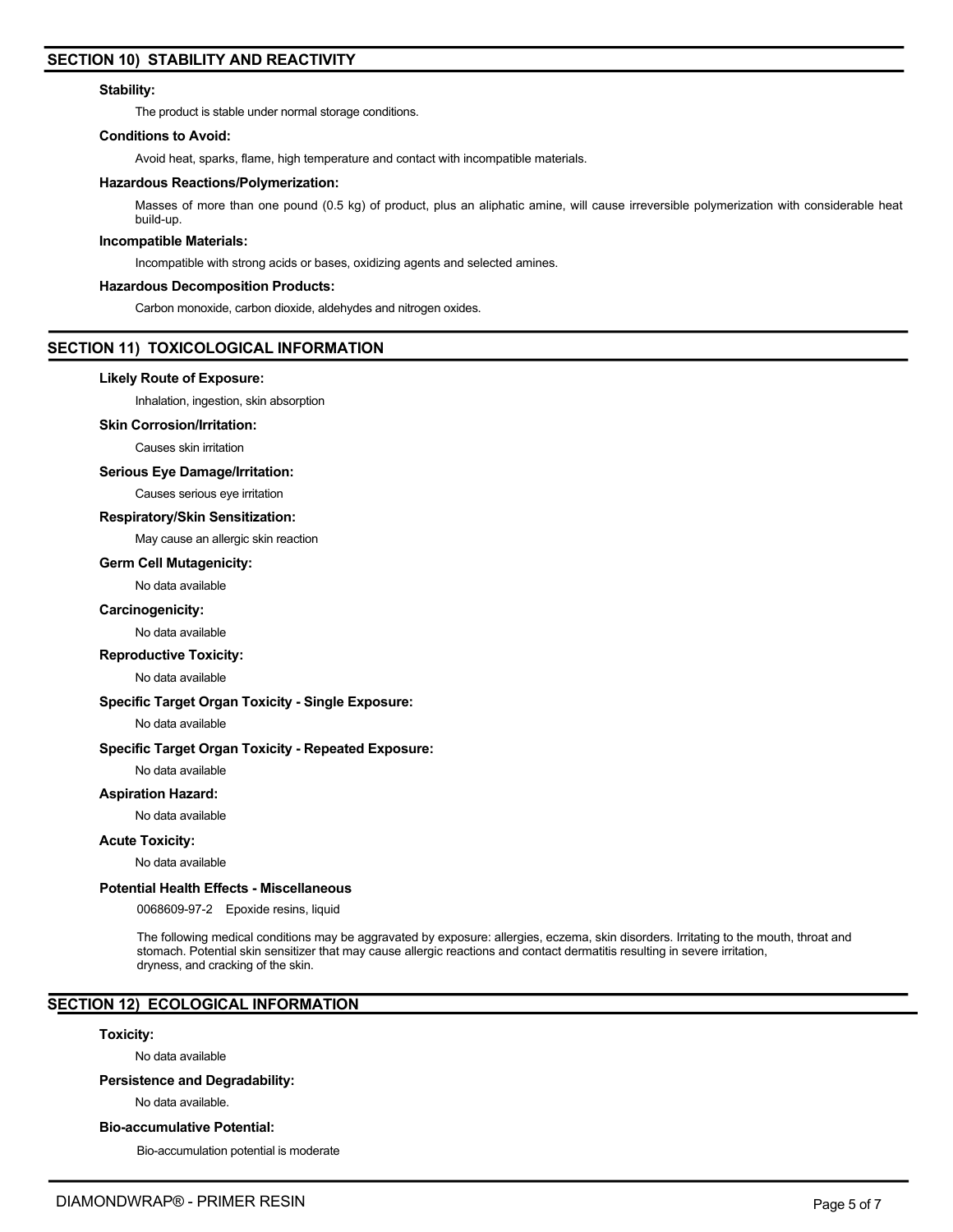# **Mobility in Soil:**

The product is predicted to have low mobility in soil. (Insoluble in water.)

# **Other Adverse Effects:**

No data available.

# **SECTION 13) DISPOSAL CONSIDERATIONS**

# **Waste Disposal:**

Under RCRA it is the responsibility of the user of the product to determine at the time of disposal, whether the product meets RCRA criteria for hazardous waste. Waste management should be in full compliance with federal, state and local laws.

DO NOT FLUSH TO SEWER, WATERSHED, OR WATERWAY.

Empty Containers retain product residue which may exhibit hazards of material, therefore do not pressurize, cut, glaze, weld or use for any other purposes. Return drums to reclamation centers for proper cleaning and reuse.

# **SECTION 14) TRANSPORT INFORMATION**

## **U.S. DOT Information:**

UN/NA #: Not regulated Proper Shipping Name: Not applicable Hazard Class: Not applicable Packing Group: Not applicable

## **IMDG Information:**

UN/NA #: Not regulated Proper Shipping Name: Not applicable Hazard Class: Not applicable Packing Group: Not applicable Marine Pollutant: No data available

# **IATA Information:**

UN/NA #: Not regulated Proper Shipping Name: Not applicable

Hazard Class: Not applicable

Packing Group: Not applicable

# **SECTION 15) REGULATORY INFORMATION**

| <b>CAS</b>   | <b>Chemical Name</b>                                         | % By Weight  | <b>Regulation List</b>                                                                                                                 |
|--------------|--------------------------------------------------------------|--------------|----------------------------------------------------------------------------------------------------------------------------------------|
| 0028064-14-4 | PHENOL, POLYMER WITH<br>FORMALDEHYDE,<br><b>GLYCIDYL ETH</b> | $6\% - 11\%$ | SARA312 TSCA TSCA UVCB - CHEMICAL SUBSTANCES OF UNKNOWN OR VARIABLE<br>COMPOSITION, COMPLEX REACTION PRODUCTS AND BIOLOGICAL MATERIALS |
| 0068609-97-2 | Epoxide resins, liquid                                       | $6\% - 11\%$ | SARA312 TSCA TSCA UVCB - CHEMICAL SUBSTANCES OF UNKNOWN OR VARIABLE<br>COMPOSITION, COMPLEX REACTION PRODUCTS AND BIOLOGICAL MATERIALS |
| 0112945-52-5 | SILICA AMORPHOUS<br><b>FUMED</b>                             | $6\% - 11\%$ | SARA312                                                                                                                                |

# **SECTION 16) OTHER INFORMATION**

## **Glossary:**

ACGIH- American Conference of Governmental Industrial Hygienists; ANSI- American National Standards Institute; Canadian TDG Canadian Transportation of Dangerous Goods; CAS- Chemical Abstract Service; Chemtrec- Chemical Transportation Emergency Center (US); CHIP- Chemical Hazard Information and Packaging; DSL- Domestic Substances List; EC- Equivalent Concentration; EH40 (UK)- ESE Guidance Note EH40 Occupational Exposure Limits; EPCRA- Emergency Planning and Community Right-To-Know Act; ESL- Effects screening levels; HMIS- Hazardous Material Information Service; LC- Lethal Concentration; LD- Lethal Dose; NFPA-National Fire Protection Association; OEL- Occupational Exposure Limits; OSHA- Occupational Safety and Health Administration, US Department of Labor; PEL- Permissible Exposure Limit; SARA (Title III)- Superfund Amendments and Reauthorization Act; SARA 313- Superfund Amendments and Reauthorization Act, Section 313; SCBA- Self-Contained Breathing Apparatus; STEL- Short Term Exposure Limit; TCEQ- Texas Commission on Environmental Quality; TLV- Threshold Limit Value; TSCA- Toxic Substances Control Act Public Law 94-469; TWA- Time Weighted Value; US DOT- US Department of Transportation; WHMIS- Workplace Hazardous Materials Information System.